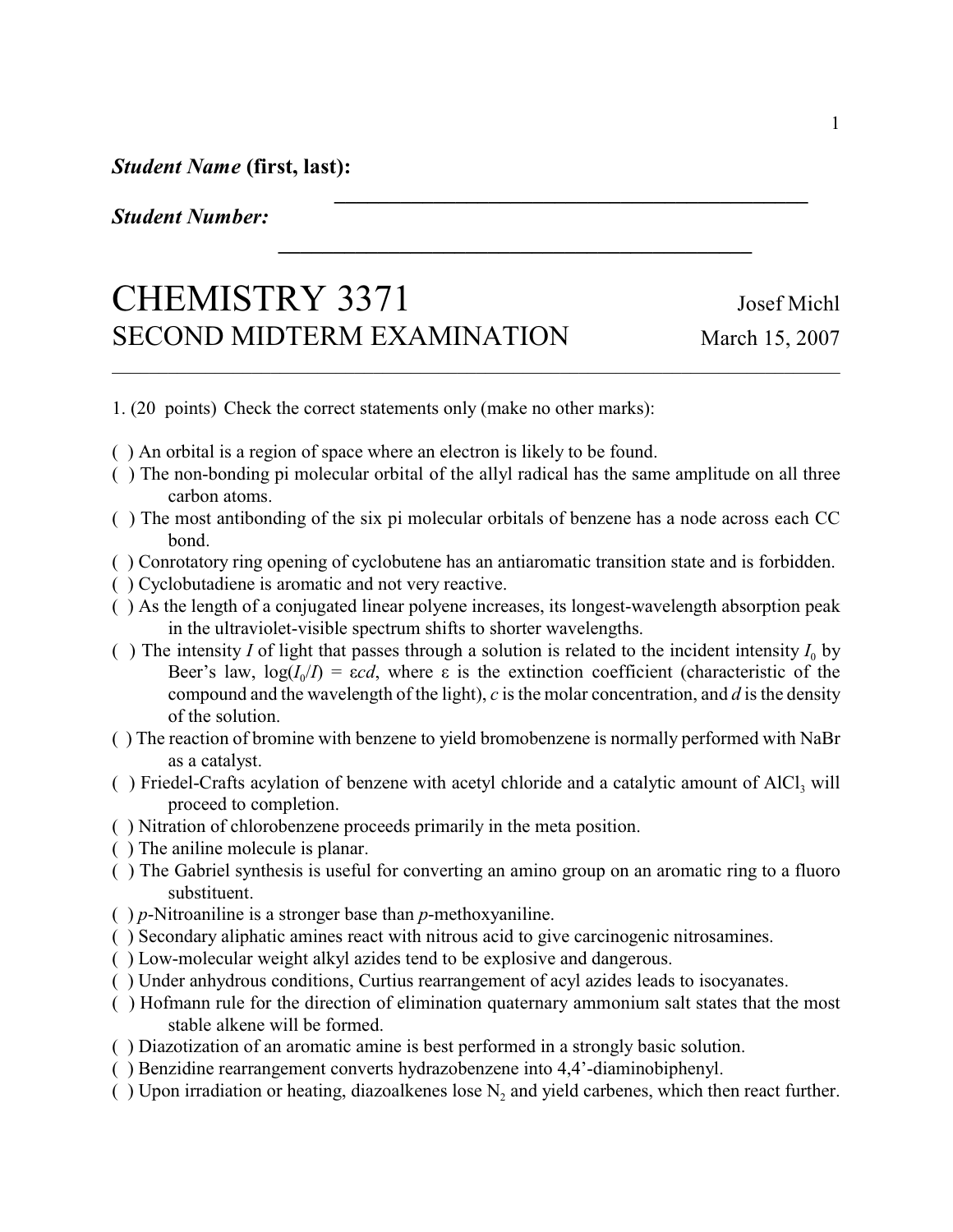- 2. (15 pts) Write a plausible mechanism for the nitration of benzene with a mixture of nitric and sulfuric acids (include all steps and intermediates and use curved arrows to indicate electron movement in each step).
	- (5 pts) Draw a potential energy profile for this reaction and label all important points on the diagram with appropriate chemical structures.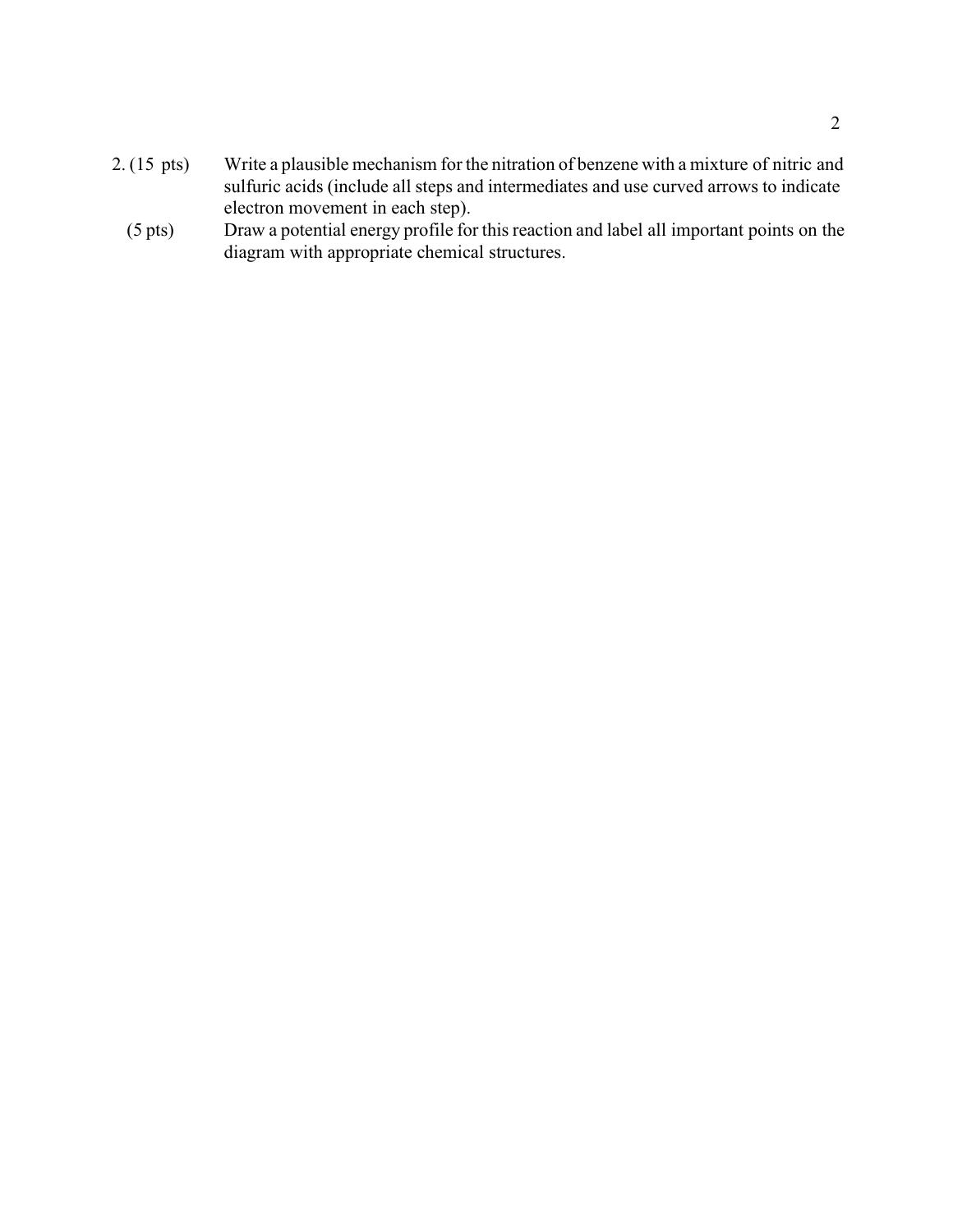3. (15 pts) Propose a reaction sequence for the synthesis of *m*-bromobenzyl chloride from benzene and reagents that contain no more than one carbon atoms in the molecule. Show all steps and all reagents (no mechanisms, no curved arrows, no solvents).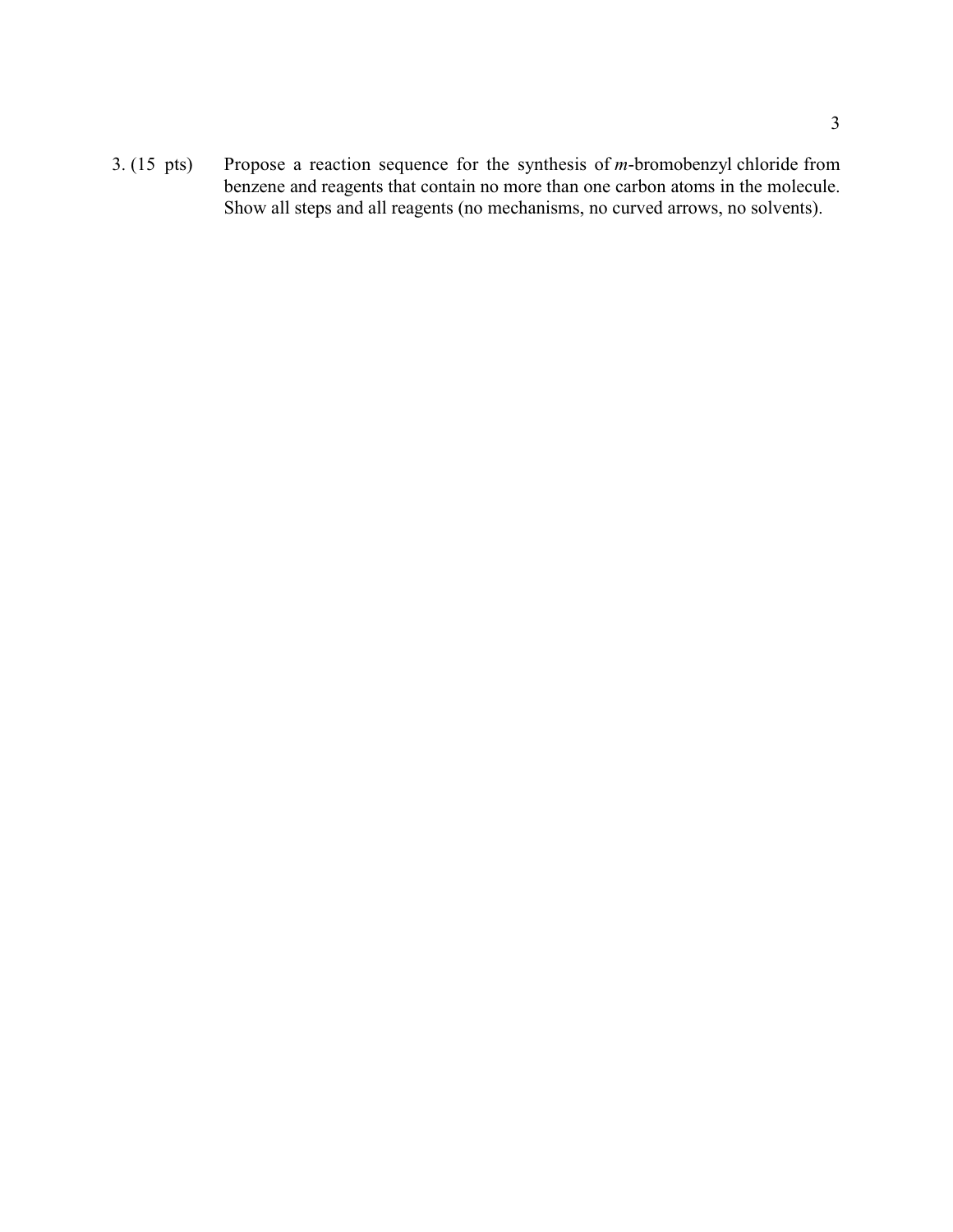4. (15 pts) Explain how phase transfer catalysis works in the reaction of cyclohexene with dichlorocarbene  $(CCl_2)$ , produced from chloroform and 50% aqueous NaOH.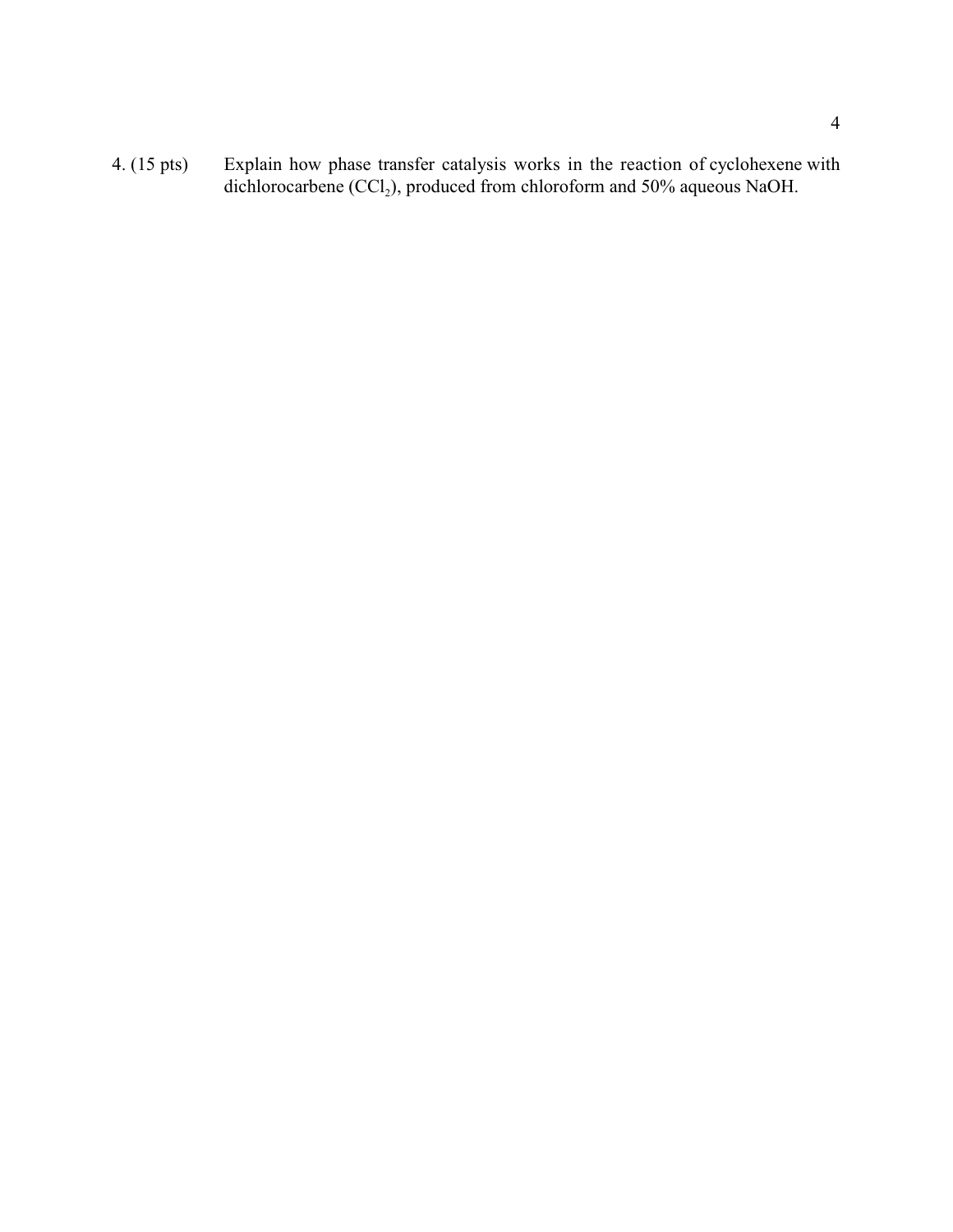5. (20 pts) Write the structures of all principal organic products of the following reactions. You do not need to show solvents, mechanisms, or curved arrows. (a)  $C_6H_5\text{-}OCH_3 + 1$ . Li, NH<sub>3</sub>(liq), EtOH, isolate, 2. HCl/H<sub>2</sub>O  $\rightarrow$ 

(b) cyclohexanone + NH<sub>3</sub> (excess), H<sub>2</sub>, Ni (cat.)  $\rightarrow$ 

(c)  $C_6H_5N(CH_3)_2 + 1.$  NaNO<sub>2</sub>, HCl, isolate, 2.H<sub>2</sub>/cat  $\rightarrow$ 

(d) *m*-H<sub>2</sub>N-C<sub>6</sub>H<sub>4</sub>-COOH + 1. Br<sub>2</sub> (excess), isolate, 2. NaNO<sub>2</sub>, H<sub>2</sub>SO<sub>4</sub>, H<sub>2</sub>O, 0 °C, 3. H<sub>3</sub>PO<sub>2</sub>  $\rightarrow$ 

(e)  $\text{CH}_3\text{CH}_2\text{Br} + 1$ . KNCO, 2.  $\text{CH}_3\text{NH}_2$   $\rightarrow$